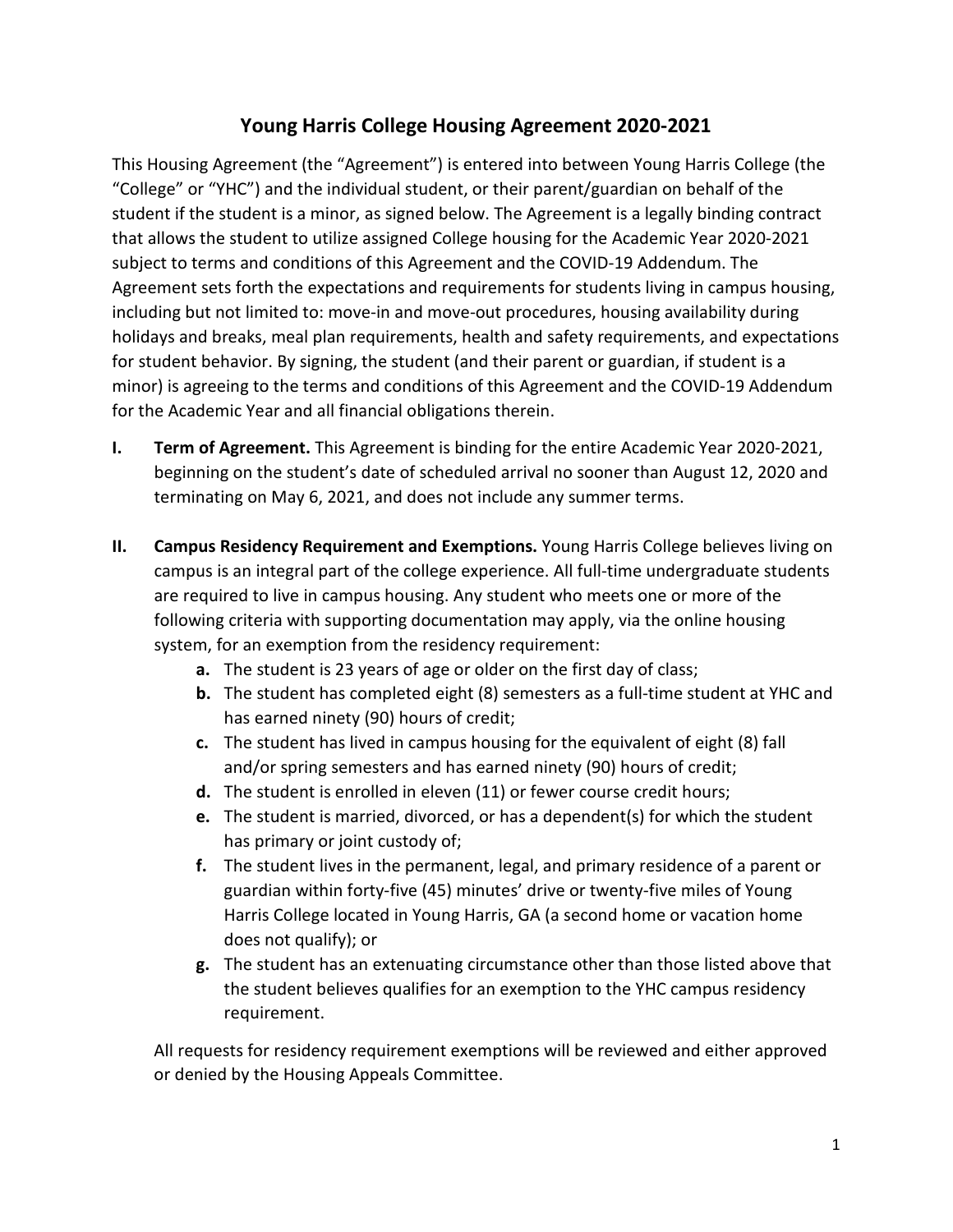**III. Meal Plan Participation Requirement**. The student must participate in one of the YHC residential student meal plans listed below. The choice of meal plan may be changed if eligible to do so subject to the Meal Plan Policy within the *Guide to Student Life*. Meal plans are billed to the student's account each semester. Any changes to the meal plan selection must be completed by close of business on the last day in which classes may be added to the schedule (known as Drop/Add).

| Meal Plan                                    | Annual  | Semester | Semester       |
|----------------------------------------------|---------|----------|----------------|
|                                              | Fees    | Fees     | Dining         |
|                                              |         |          | <b>Dollars</b> |
| Unlimited (required for First Year Students) | \$6,386 | \$3,193  | \$150          |
| 18-Meal Plan                                 | \$5,098 | \$2,549  | \$250          |
| 16-Meal Plan                                 | \$4,844 | \$2,422  | \$300          |
| 10-Meal Plan (available for Village          | \$3,298 | \$1,649  | \$250          |
| Residents or Commuter Students only)         |         |          |                |

- **IV. Housing Assignments and Changes.** This Agreement requires the College to provide the student a housing assignment according to the terms set forth herein, but the College cannot and does not agree or guarantee to provide a specific space. The College reserves the right to place and assign students in housing at its sole discretion throughout the Academic Year.
	- **a.** Assignment. The College will assign the student a housing space based on availability, health and safety considerations, necessary and appropriate accommodations for students with disabilities, designated housing for upper class students and first year students, and the Housing Preference Process published for the current academic year.
	- **b.** Preference Process. If the student participates in the housing preference process and then cancels the housing Agreement, the student may incur a housing cancellation fee. If the departing student was in a preference group with other students, the other students may lose their preferred housing assignment.
	- **c.** Assignment Changes. The College reserves the right to reassign the student to a different housing space at any point during the academic year as necessary and in the College's sole discretion, due to any of the following reasons:
		- i. Violations of this Agreement;
		- ii. Student misconduct;
		- iii. Student participation in a Title IX proceeding, including as part of implementation of supportive measures or a no-contact order;
		- iv. Administrative, operational, or programmatic needs;
		- v. Conflicts or concerns within the housing community;
		- vi. Health and safety needs, per the COVID-19 Housing Terms Addendum;
		- vii. Maintenance, renovation, or closing needs for the housing facility;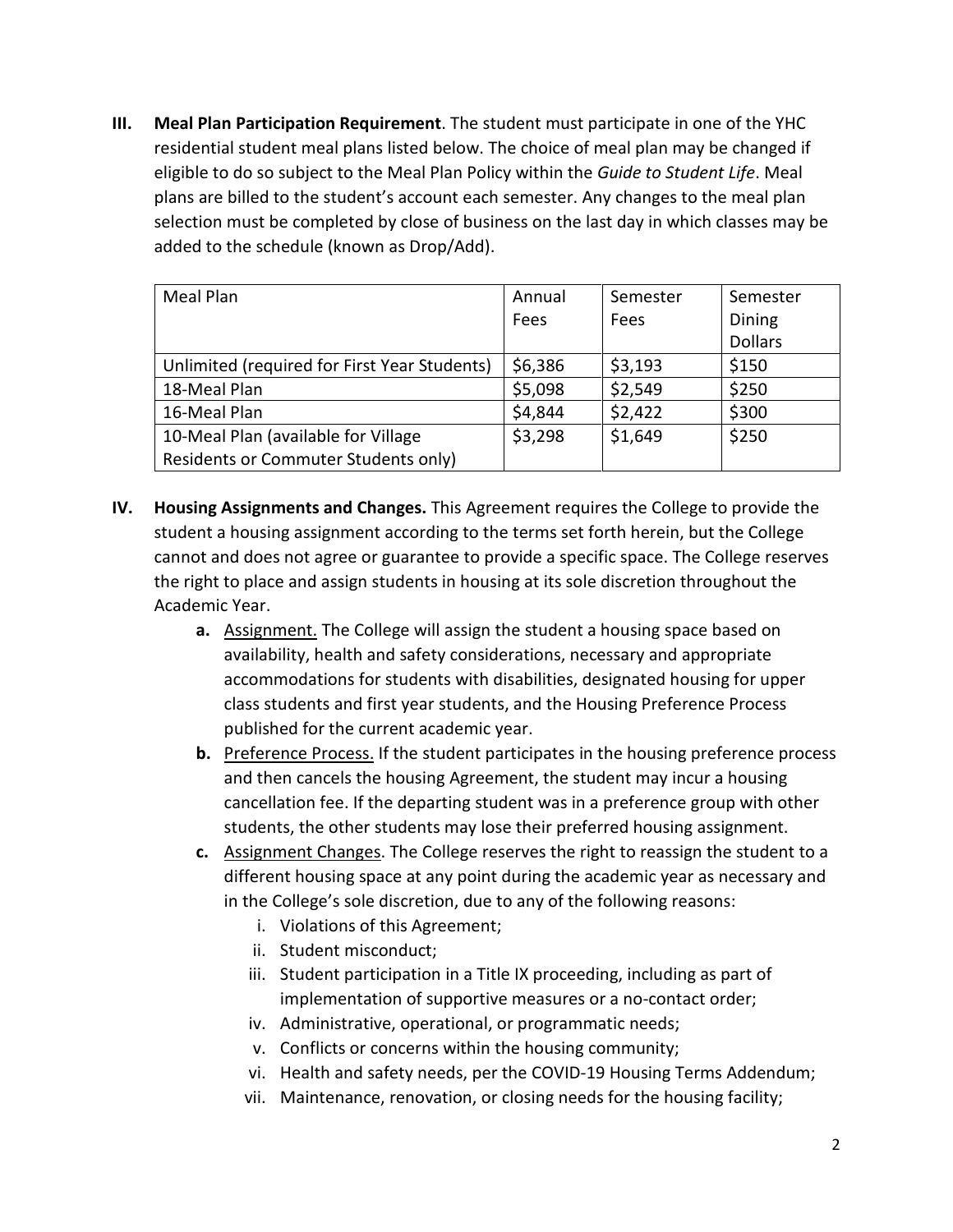- viii. The student's failure to remain in good standing with the College; or
- ix. Any other reason the College deems as necessary.
- **V. Housing Accommodations for Students with Disabilities.** Students who require housing and/or dining accommodations must be registered with Disability Services and provide appropriate documentation to support the request for an accommodation. A request should be submitted as soon as possible for the current academic year, at least thirty (30) days prior to the start of the academic year, but will be considered on a rolling basis as necessary. Requests are specific to the current academic year for which they are submitted, and thus requests must be renewed each academic year for each new housing term. The student may be required to update supporting documentation each year, as well. Recommended timelines for submitting requests are as follows:

| New Students                               | June 1 <sup>st</sup> prior to the academic year        |
|--------------------------------------------|--------------------------------------------------------|
| <b>Current Students</b>                    | March 15 <sup>th</sup> prior to the academic year      |
| All Students (for spring semester changes) | I January 1 <sup>st</sup> prior to the second semester |

Accommodations will be granted based on recommendations from Disability Services and availability.

- **VI. Move-in and Move-out Procedures.** The student is expected to follow all published requirements for move-in and move-out procedures.
	- **a.** Early Move-In. Early move-in is only permissible for a College-related purpose, such as an internship, experiential learning placement for academic credit, athletic participation for an in-season team, or any essential College employment or service, and only when the student is obligated to return to campus prior to the official move-in date for either fall or spring semester. To request permission for an early move-in date, the student's sponsoring College authority requesting such early move-in must submit a request to the Director of Residence Life at [reslife@yhc.edu](mailto:reslife@yhc.edu) at least two weeks prior to the requested early move-in date.
	- **b.** Move-Out. The student is required to depart the assigned housing space within twenty-four (24) hours of their last final exam of each semester or the official closing date of the residence halls, whichever comes first. Late move-out is only permissible for a College-related purpose, such as an internship, experiential placement for academic credit, athletic participation for an in-season team, or any essential College employment or service, and only when the student is obligated to participate after the official move-out date of any semester. To request permission for a late move-out date, the student's sponsoring College authority requesting such late move-out must submit a request to the Director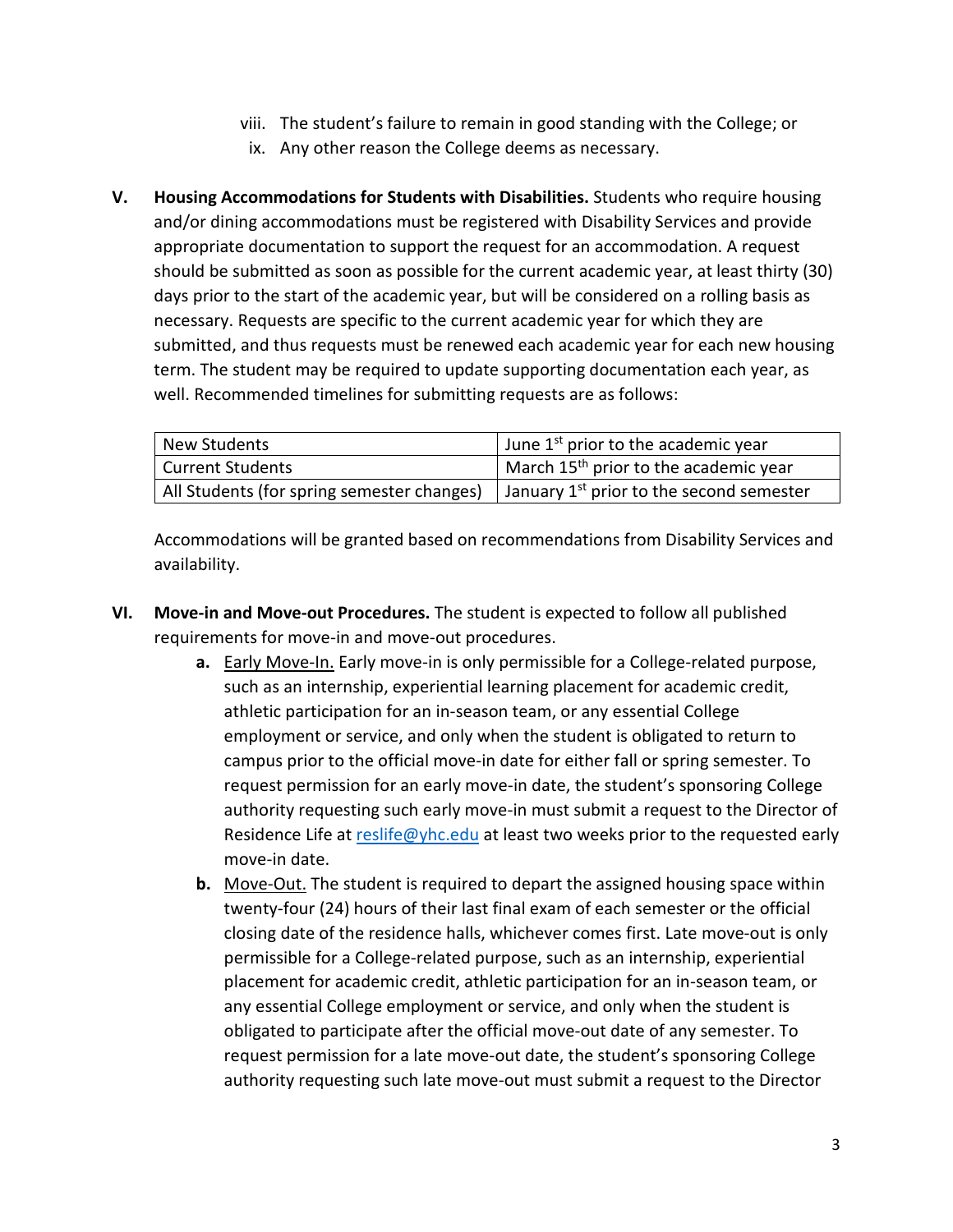of Residence Life at [reslife@yhc.edu](mailto:reslife@yhc.edu) at least two weeks prior to the official move-out date.

- **VII. Housing Availability During Breaks.** The College in its sole discretion determines when campus housing is available during both short and long breaks during the academic year. The College reserves the right to change opening and closing dates for all campus housing as necessary.
	- **a.** Short Breaks. Campus housing is planned to be opened Labor Day, Fall Break, MLK Weekend, and Easter Weekend. Campus dining will also be open, though with a reduction in hours.
	- **b.** Long Breaks. Campus housing is generally closed during the Thanksgiving and Spring breaks, but may be available to students for a fee if the student submits an official request in writing to stay to by the deadline published by the College, and the College approves the request. Campus dining will not be available during these breaks. The College is under no obligation to provide housing during these long breaks, however, and the decision to grant such housing requests is in the College's sole discretion. Housing, if available, may be restricted during breaks to certain facilities or areas that differ from a student's usual housing assignment.
	- **c.** Breaks Between Semesters. Campus housing and dining is fully closed during Winter break at the conclusion of final exams for fall semester. The student must leave within twenty-four (24) hours of their last final exam or the official closing date of the residence halls, whichever comes first.
- **VIII. Use of Housing and Premises.** The use of the assigned housing space is limited to the residential use of the student as signed below and according to the terms and conditions of this Agreement. The student may not rent, sublet, assign, loan, or transfer this Agreement to any other person. The student cannot use the assigned housing space to conduct sales, commercial, or any other business activity. Additional occupants cannot use or reside within the housing space unless otherwise allowed by the College. The use of the assigned housing space is subject to all College housing policies, rules, procedures, regulations, notices, and instructions, which are subject to change as the College deems necessary. Students are not permitted to make any alterations to, remove any College furnishings from, or relocate lounge furniture into the assigned housing space.

## **IX. Housing Inspection and Entry.**

**a.** Move-In Inspection. Within forty-eight (48) hours of move-in, the student will review the move-in inspection report and agree to the findings therein, or raise an objection to the report's findings and alter the inspection report's information accordingly. The student shall submit the inspection report to the Resident Assistant.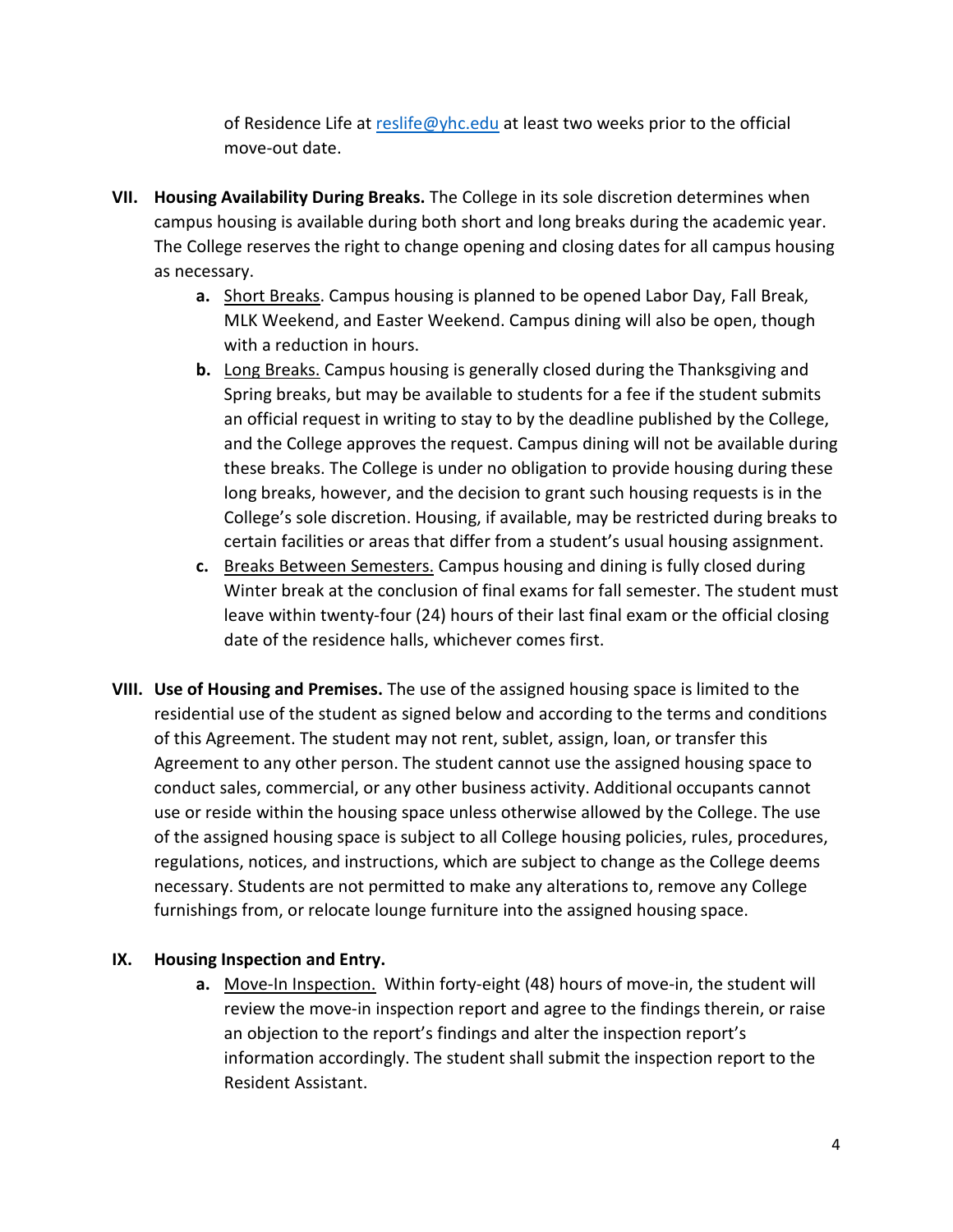- **b.** College Entry. The College reserves the right to enter a student's assigned housing space at any time. Entry into a housing space will be to verify occupancy, assess and repair the facilities, complete health and safety inspections, when there is an indication of imminent danger to life, health, or property, and/or reasonable cause to believe a violation of College policy, state, or federal law has occurred.
- **X. Housing Condition, Damages, Maintenance.** The student is responsible for the assigned housing space's condition throughout the academic year and upon move-out. Any damage or destruction to the housing space's condition shall be assessed by the College and billed to the student and/or the student's roommate/suitemate, as applicable. The student shall report any damages and maintenance issues immediately to the RA, RLC, or the Office of Residence Life during the academic year. The student may be held responsible for any damages that result from the student's failure to promptly report a maintenance problem or concern.
	- **a.** Maintenance. The College will investigate all reported maintenance concerns promptly and work to remedy the concern. The College prioritizes the resolution of maintenance requests based on concern for health, safety, security, and basic necessities first.
	- **b.** Emergency Maintenance Requests. The College will respond to emergency maintenance requests that involve HVAC, electrical concerns, water, security, or fire regardless of the day or time.
	- **c.** Maintenance Relocation. The College may relocate the student to an alternate housing space temporarily or permanently in order to resolve a maintenance issue or concern.
- **XI. Responsibility for Personal Property.** The student is solely responsible for all his/her personal property on campus and is responsible for insuring any personal property against any loss, damage, or theft. The College is not responsible for any form of damage, loss, theft, or destruction of student property or belongings. The College strongly encourages that the student consults his/her family's homeowner's policy or obtain renter's insurance for the protection of their belongings in case of damage or theft.
- **XII. Expectations for Student Conduct.** The student must adhere to this Agreement, the COVID-19 Addendum, the Standards of Conduct, and all policies published in the *Guide to Student Life*, the *College Catalog*, and other published policies, notices, emails, and instructions from the College, including all COVID-19 health and safety requirements. A student who fails to do so may be subject to the Student Conduct process as published in the *Guide to Student Life*. Sanctions for violations of College Policy may include dismissal from College housing or dismissal from the College for a specified period, without refunds for housing or meal plans.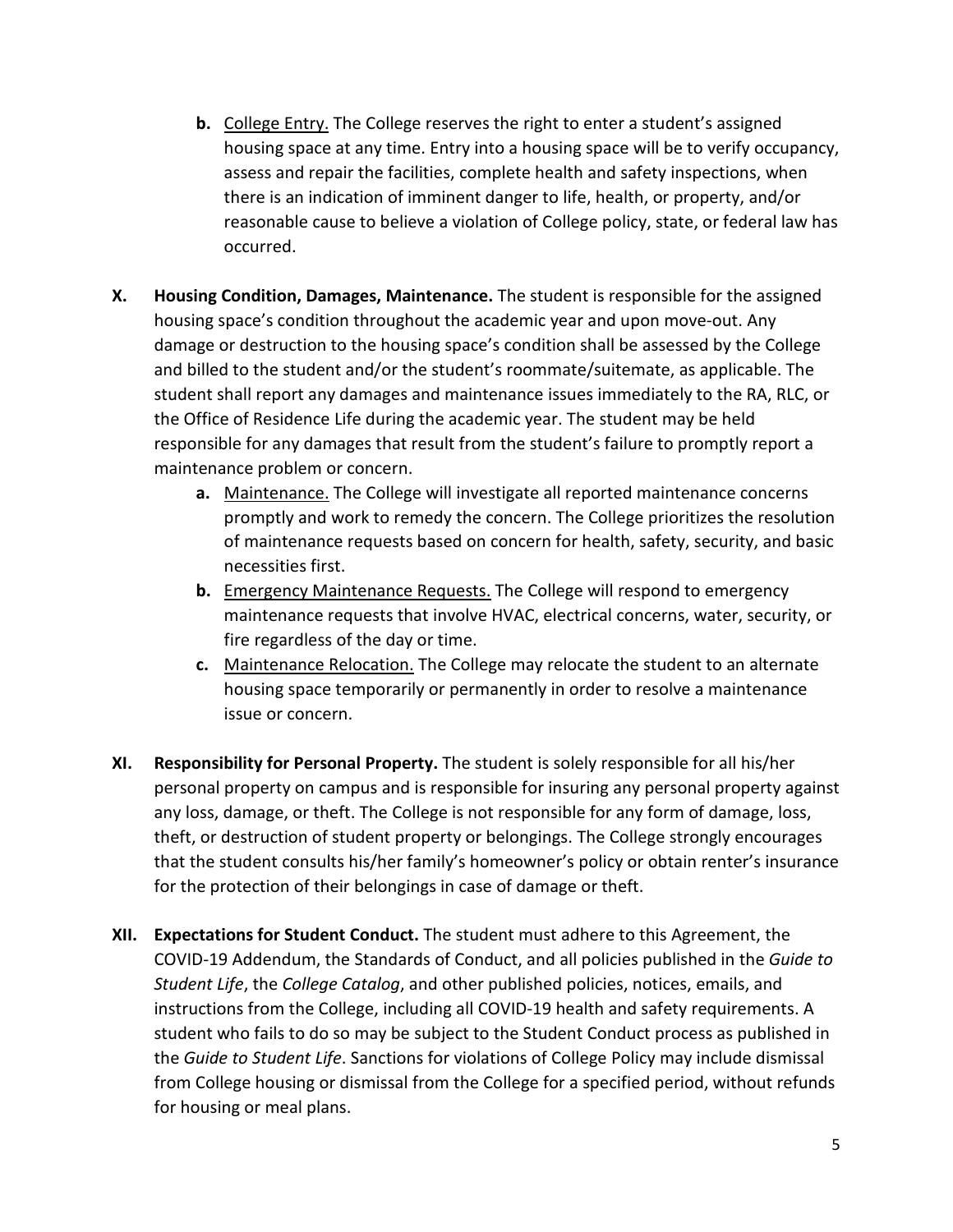- **XIII. Health and Safety Requirements**. The health, safety, and security of students, employees, and the campus community is the top priority of the College. The College will take reasonable precautions to prevent danger, mitigate risks, and address issues of health and safety on campus. As a student of Young Harris College, the student signed below assumes personal responsibility for taking personal precautions to prevent any accident or illness while on campus, or in conjunction with any College-sponsored event or travel. Please refer to the COVID-19 Addendum for additional health and safety requirements.
	- **a.** Screenings and Documentation Requirements. The student is required to provide documentation of required immunizations, titer tests, health information, and screenings. These records must be on file and complete by August 1st if starting fall semester, and December 1st if starting spring semester.
	- **b.** Additional Health Screenings. The College may require the student to undergo additional health screenings before or during the semester as necessary for the health and safety of the College community. The student will be notified of any public health screenings requirements and the date by which they must comply on an ongoing basis throughout the academic year. The student's failure to comply with any required health screening may result in the College requiring the student to leave campus housing until the student provides the required screening or information. No refund for housing or dining will be made when a student fails to meet a health documentation or screening requirement. Please see the COVID-19 Addendum for additional health and safety information.
- **XIV. Payment of Fees.** The student (and parent or guardian if the student is a minor) agrees to pay the College all fees, including but not limited to housing, dining, tuition, and other associated fees when due and payable as required by the College. Room rates, meal plans, and housing-related charges are billed to the student's account. Please refer to the fees policies in the *Guide to Student Life* for more information.
- **XV. Cancellation of Agreement.** If the student wishes to cancel this Housing Agreement, the student may submit a request to do so to the Director of Residence Life at reslife@yhc.edu.
	- **a.** First Semester/Academic Year Cancellation Requests. If the student is scheduled to return to YHC for the upcoming academic year but no longer intends to do so, the student must submit the cancellation request in writing no later than 5:00 p.m. on May 31st to notify the College of the student's change in plans. Failure to provide the cancellation request by this date may result in forfeiture of the student's housing deposit and/or a housing cancellation fee.
	- **b.** Second Semester Cancellation Requests. To avoid incurring a housing cancellation fee, the student must submit the cancellation request in writing no later than 5:00 p.m. on November 15th to notify the College of the student's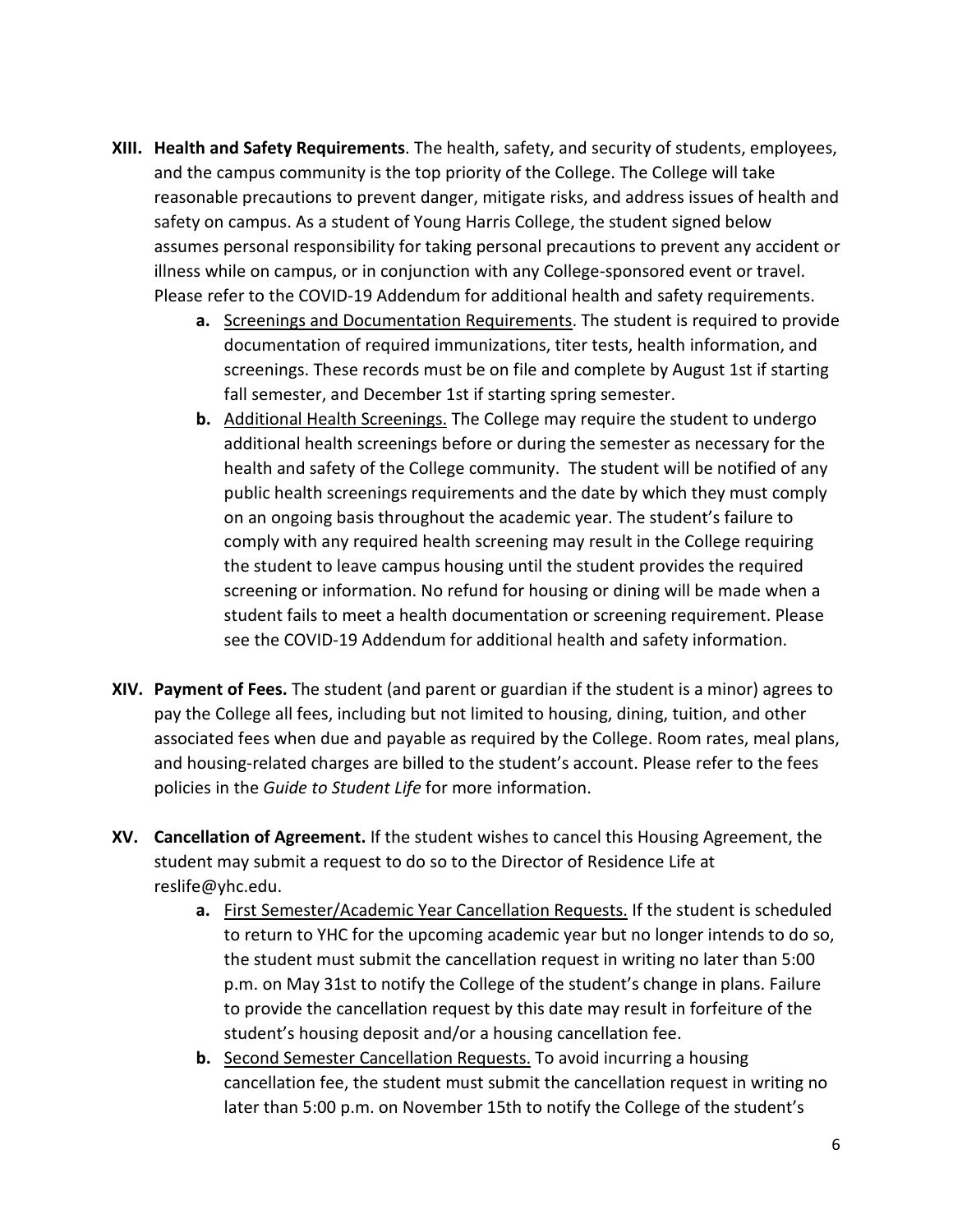intent not to return to the College for second semester. Failure to provide the cancellation request by this date may result in forfeiture of the student's housing deposit and/or a housing cancellation fee.

- **c.** Commuting Status. If the student will be eligible to apply for the Commuting Exemption to the YHC campus residency requirement as of the first date of class of the second semester, the student may request cancellation of this Agreement. To avoid incurring a housing cancellation fee, the cancellation request must be submitted in writing no later than 5:00 p.m. on November 15th.
- **d.** Academic Suspension. If the student is placed on academic suspension for the second semester and any appeal is denied, the student may cancel this Agreement.
- **XVI. Termination of Agreement.** The College may terminate this Agreement at any point during the Agreement's term for the following reasons:
	- **a.** The student violates this Agreement and/or the COVID-19 Addendum;
	- **b.** The student violates local, state, or federal laws;
	- **c.** The student violates the College's Standards for Conduct, *Guide to Student Life*, the *College Catalog*, or the College's related policies, regulations, rules, procedures, notices, emails, or instructions, including all COVID-19 health and safety requirements;
	- **d.** The student's behavior significantly disrupts or endangers the health, safety, and welfare of others in the campus community;
	- **e.** The student withdraws, the student's enrollment is revoked, or the student no longer attends the College for any reason; and/or
	- **f.** The student fails to make required payments for housing, dining, and/or College fees.

If the College terminates this Agreement based on student behavior or conduct reasons, including interim suspensions, no refunds for housing or dining will be given to the student or his/her parent/guardian. The student will be required to vacate the assigned housing space within twenty-four (24) hours of the termination. For more information on refunds, refer to the institutional policies in the *Guide to Student Life.*

**XVII. Force Majeure and Frustration of Purpose**. Notwithstanding anything to the contrary contained herein, the College may modify, suspend, cancel, or terminate this Agreement without advance notice and without further obligation of the College if an act of God; natural disaster; fire; flood; storm; earthquake; lightning; explosion; act of war; act of terrorism; riot; civil unrest; labor difficulties; supply shortage; crime; damage to facilities or equipment; utility failure or shortage; pandemic, epidemic, disease, plague, serious illness, or outbreak; civil emergency; state of emergency; act of local, state, or federal government prohibiting or impeding any party from performing its respective obligations under this Agreement; or other major event beyond the College's control makes it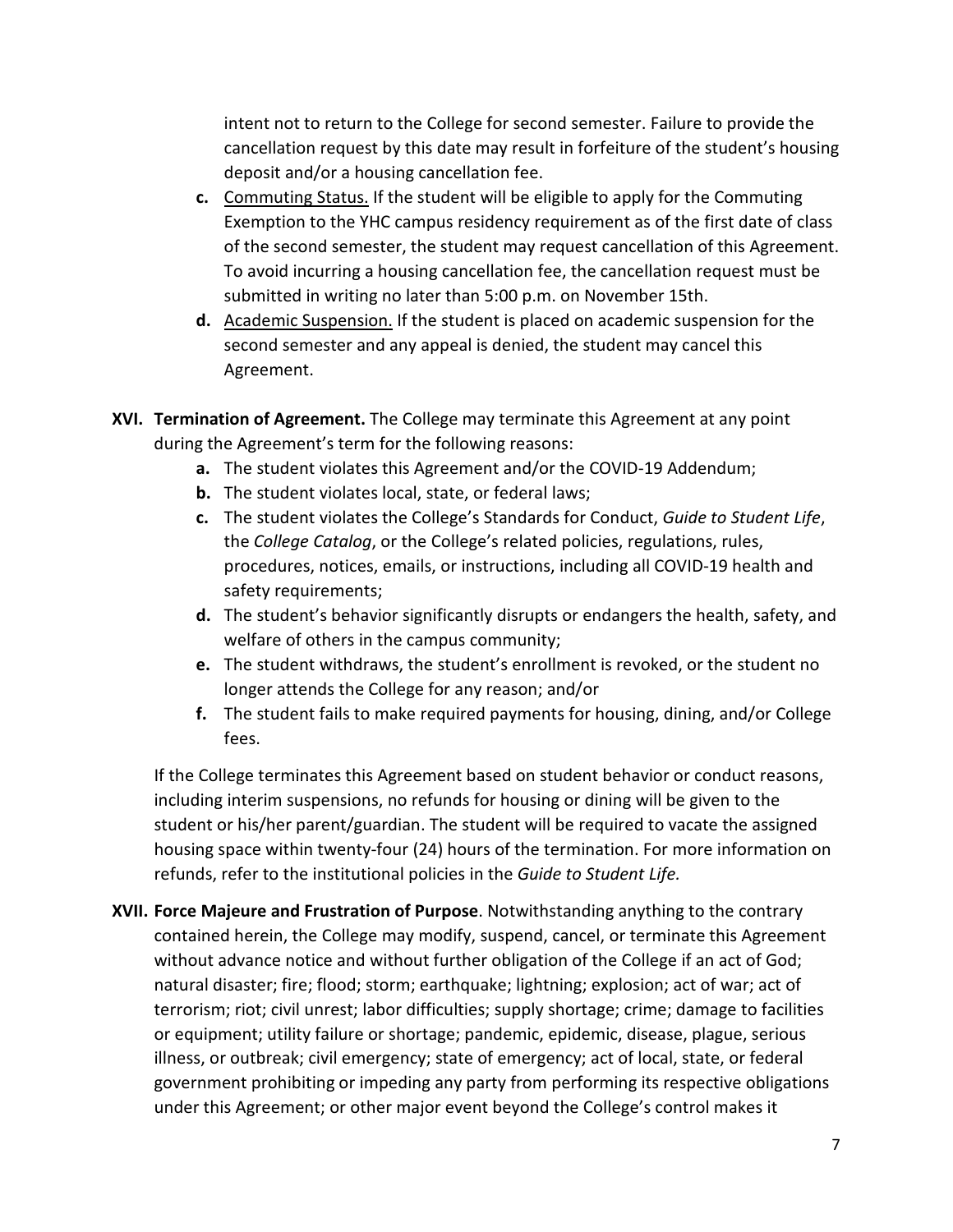impossible or impracticable for the Agreement to continue, or otherwise frustrates the purpose of the Agreement. In such a case, the College shall not be obligated to issue refunds or credits, whether partial or full, for such modifications, adjustments, interruptions, suspensions, cancellations, or terminations made necessary by the above conditions.

The College may adjust the housing and dining services described in the Agreement, temporarily close, and/or place restrictions on use of housing facilities as necessary in the College's sole discretion to preserve the health and safety of its students and the campus community. In the event of such temporary closures, restrictions, and/or adjustments to the housing or dining services schedules, the College shall not be obligated to issue refunds or credits, whether partial or full, under this Agreement for such interruptions, modifications, closures, restrictions, or adjustments.

- **XVIII.Nature of Agreement**. This Agreement is a legally binding contract to provide housing for the Academic Year 2020-2021. It does not constitute a lease, and no estate, tenancy, or any other interest in property is conveyed to the student hereby, nor is any usufruct granted to the student hereunder. This Agreement constitutes a temporary revocable license agreement between the College, as licensor, and student, as licensee.
- **XIX. Minor Consent.** All students who are under the age of 18 as of the signing of this Agreement are required to have their parent or guardian sign and accept responsibility for the terms and conditions of the Agreement until the student turns 18 years old. The student agrees to abide by all College and residence hall policies and regulations.

I have read the Young Harris College Housing Agreement for the 2020-2021 Academic Year and the COVID-19 Addendum. I acknowledge and understand that I (or my parent or guardian, if I am a minor) am obligated to the terms and conditions set forth in this Agreement to live in campus housing and the health and safety requirements in the COVID-19 Addendum. I agree to these terms and conditions and indicate so by typing my full legal name, my parent/guardian name (if I am a minor), my YHC student ID number, and the date in the spaces provided.

Electronic Signature Section includes:

Last name First Name Middle Name YHC ID# Today's date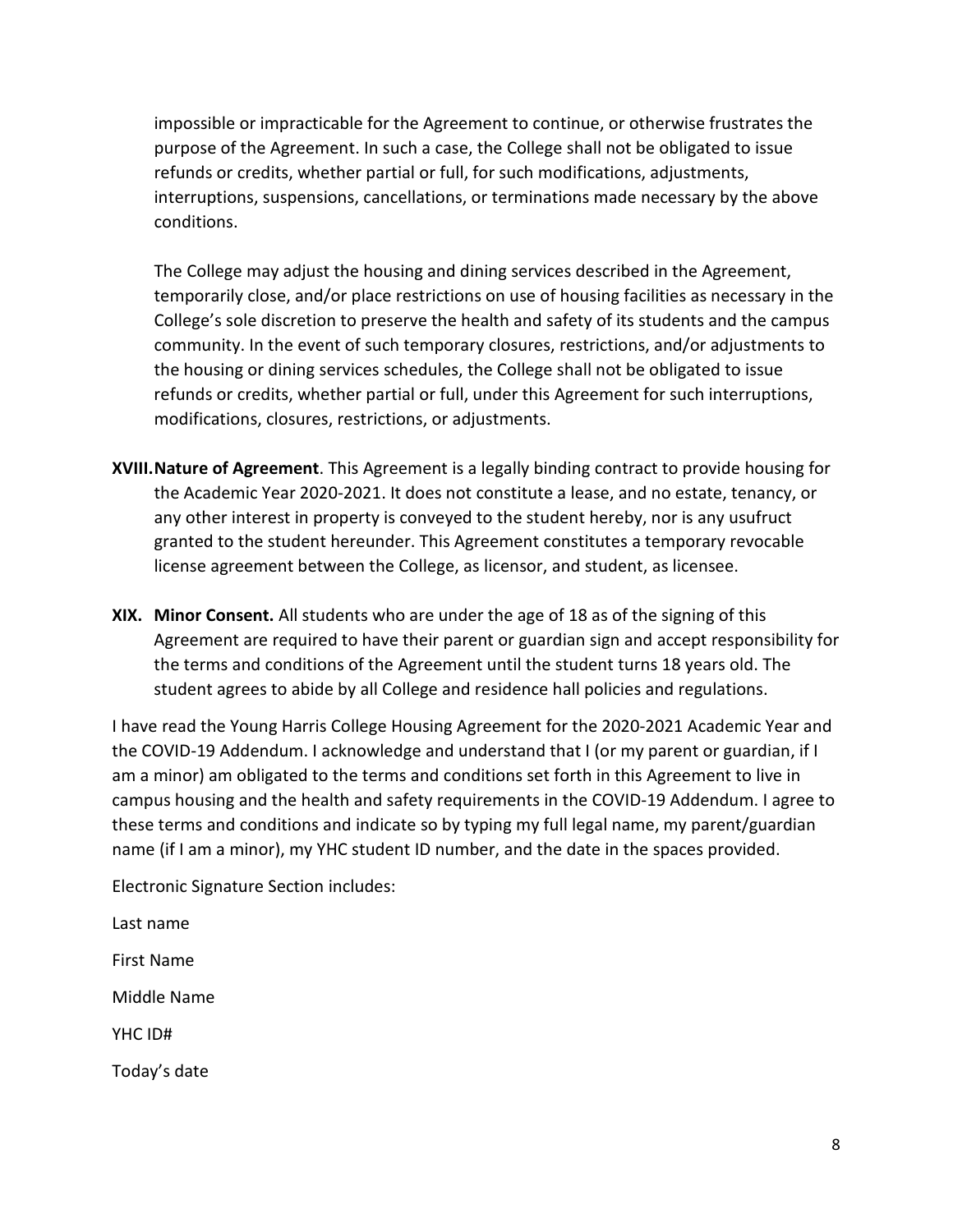## **COVID-19 Addendum**

## **To the YHC Housing 2020-2021 Agreement and** *Guide to Student Life*

Young Harris College (the "College" or "YHC") seeks to reopen for the 2020-2021 academic year for in-person instruction and on-campus housing, but can only do so through a shared commitment among YHC students, staff, and faculty to adhere to enhanced health and safety measures to minimize the spread of COVID-19 on campus. Each member of the YHC campus community plays a critical role in promoting safety and preventing the spread of COVID-19 during our return to campus. Accordingly, the College has established the following mandatory health and safety requirements, which all members of the YHC campus community are required to follow in order to return to campus for in-person instruction and participate in on-campus housing.

- **I. Acknowledgement of Risk**. The College developed these health and safety requirements through reliance on the guidance of local, state, and federal public health agencies and the Executive Orders of Governor Kemp. While these requirements were developed to mitigate the spread of COVID-19 on campus, the College acknowledges that eliminating all risk of COVID-19 infection and spread while operating in person is impossible. An inherent risk of exposure to COVID-19 exists in any public place where people are present. COVID-19 is an extremely contagious disease that can lead to severe illness and death. Certain individuals over the age of 65 and/or with pre-existing medical conditions are especially vulnerable to severe disease. By choosing to return to campus for in-person instruction and participation in on-campus housing, the student (or the student's parent/guardian on the student's behalf, if the student is a minor) acknowledges the inherent risk in doing so and commits to following YHC's health and safety requirements to help make campus as safe as possible in light of the circumstances.
- **II. Compliance with Laws, Regulations, and Orders**. The student agrees to follow all local, state, and federal laws, regulations, and orders, as well as all public health guidance, policies, requirements, and procedures adopted by the College regarding health, safety, and the prevention of COVID-19 on campus. This includes all requirements of each Phase of Reopening as developed and implemented by the College.
- **III. Risk Mitigation Measures**. The student agrees to implement all risk mitigation measures as required by the College in the current Phase of Reopening, which may include:
	- **a. Wear Face Coverings**. Cloth face coverings must cover the nose and mouth and be worn in all instructional spaces, campus common areas, campus buildings and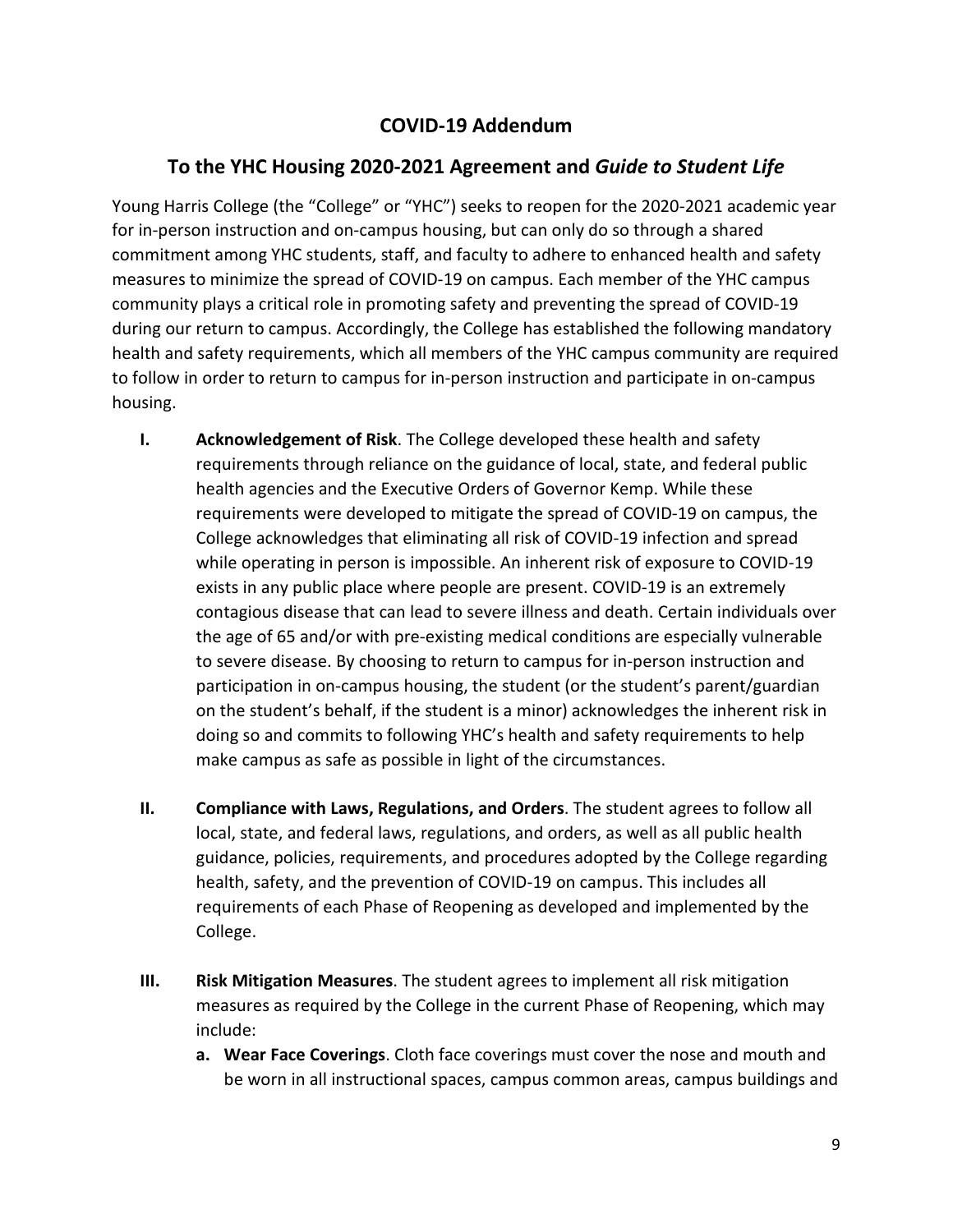facilities, faculty offices, common areas in residential dorms, the recreation center, and dining halls when not eating/drinking.

- **b. Social Distance**: The student must keep at least six feet of space between him/herself and other individuals on campus.
- **c. Practice Healthy Hygiene**: The student should wash his/her hands frequently, use hand sanitizer as needed, and use disinfectant wipes to wipe down any surfaces or areas used in instructional spaces, campus buildings and facilities, and all common areas prior and after use.
- **d. Maintain Up**-**to-date Vaccinations:** The student shall be up-to-date on all vaccinations.
- **e. Avoid Gatherings**: The student is prohibited from hosting or attending gatherings in YHC residence halls. The student also agrees to refrain from hosting or attending any social gatherings in excess of what is currently allowed by the current executive order of the Governor, or any other state and local guidelines, off campus.
- **f. Limit Unnecessary Personal Travel**: The student agrees to limit all unnecessary personal travel during the academic year.
- **g. Observe Guest Limitations**: The student is prohibited from allowing any outside guests to visit campus or his/her housing space, except for two family members during move-in and move-out. The student is prohibited from allowing more than one (1) fellow student guest in his/her housing space at a time. Parties in on-campus housing are strictly prohibited.
- **h. Follow Posted Instructions**: The student is required to follow all posted instructions at dining facilities, instructional spaces, campus buildings and facilities, the recreation center, residence halls, and any other campus common areas.
- **i. Conduct Daily Self-Wellness Checks**: The student is required to conduct a daily self-wellness check to screen for any COVID-19 symptoms prior to arriving to campus or leaving their assigned housing. These include: Fever (100.4 or more) or chills, cough, shortness of breath or difficulty breathing, fatigue, muscle or body aches, headache, new loss of taste or smell, sore throat, congestion or runny nose, nausea or vomiting, and/or diarrhea. If any of these symptoms are present and are not attributable to another health condition or activity, the student should not report to class or campus and should make a report to the Campus COVID-19 Coordinator for further instructions. The students should refer to the *YHC Student Quarantine & Isolation Protocols* for more information.
- **j. Submit to Temperature Checks and Questionnaires**: The student is required to submit to periodic temperature checks and truthfully answer health questionnaires issued and performed by the College and/or its designated staff. If the student has a temperature, he/she must follow the instructions given at that time per the *YHC Student Quarantine & Isolation Protocols*.